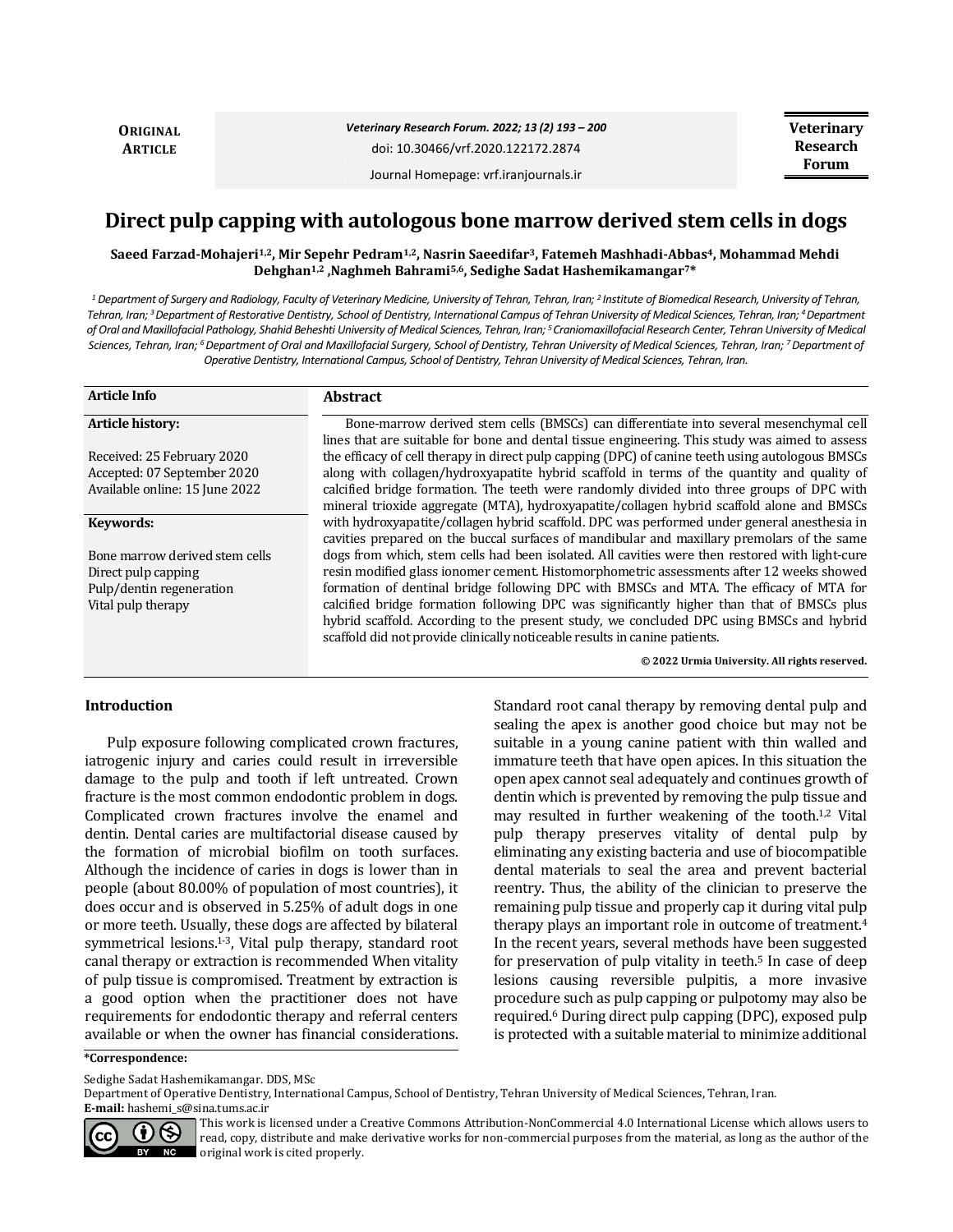damage to pulp tissue and the exposed tissue is allowed to heal by reparative dentin or formation of a dentinal barrier.<sup>7</sup> Direct pulp capping is cheaper and faster than root canal therapy and is better accepted by patients.<sup>8</sup>

Infection control and biocompatibility of pulp capping agents are important factors, which determine the outcome of pulp capping treatment.<sup>9</sup> Calcium hydroxide [Ca(OH)2] is extensively used for DPC and used to serve as the gold standard of pulp capping agent for a long period of time.<sup>10</sup> However, poor quality of the formed dentinal bridge and inadequate seal of dentinal walls are among the causes of failure of calcium hydroxide as pulp capping agent.<sup>11</sup> Also, alkaline pH of calcium hydroxide can cause necrosis around the injured tissue.<sup>10</sup> Mineral trioxide aggregate (MTA) was later introduced for DPC as an alternative to calcium hydroxide.12,13 The ability of MTA to induce reparative dentin has been well documented.7,14 Compared to calcium hydroxide, MTA results in faster dentin formation with a higher quality and lower degradation potential.<sup>10</sup> However, long setting time and difficult handling are among the major drawbacks of MTA.10,12 Several other dental materials such as dentin adhesives, $15$  hydroxyapatite, $16$  bioactive glasses, $17$ bioactive cements, calcium silicate-based cements,18,19 Biodentine<sup>10,13</sup> and bioceramics<sup>10,19,20</sup> have also been used to induce the formation of dentinal barrier in DPC.

To the best our knowledge, there is a limited number of studies focused on the effects of stem cells in reparative dentinogenesis and dentin formation during direct pulp capping, especially in dogs.21,22 As Scaffolds are necessarily required in tissue engineering for optimal formation of tissue and interaction of cells and due to ability of scaffolds to deliver stem cells and/or growth factors, $23$  we hypothesized fabrication of a hybrid scaffold using collagen, tricalcium phosphate and hydroxyapatite highly could enhance mechanical and osteoinductive properties. 24 Thus, collagen/hydroxyapatite hybrid scaffold was used in the current study. This study was conducted to investigate whether autogenous bone-marrow derived stem cells (BMSCs) along with the hybrid scaffold was effective for dental hard tissue formation in dogs.

#### **Materials and Methods**

**Animals.** This animal study was conducted in accordance with the guidelines for the care and use of laboratory animals.<sup>25</sup> This study was approved in the ethics committee of Tehran University of Medical Sciences (ethical code: IR.TUMS.REC.1394.927) and local ethics committee for animal experiments in Faculty of Veterinary Medicine, University of Tehran. The animals were kept for two weeks after transportation to become acclimatized. Animal well-being was monitored by examining activity, general appearance, appetite and weight during the study. Four healthy 18 - 24 months old male mixed breed dogs,

weighting  $21.00 \pm 1.80$  kg were included in this study. Thirty-nine healthy canine and premolar teeth were selected throughout complete oral examination. The teeth were randomly selected and assigned to three study groups (13 teeth in each group): A) MTA (DPC with MTA), B) Collagen/hydroxyapatite hybrid scaffold and C) BMSCs and the hybrid scaffold. For each of interventions, dogs were anesthetized using intravenous injection of ketamine (5.00 mg kg-1; Alfasan, Woerden, The Netherlands) and diazepam (0.27 mg kg-1; Caspian Tamin, Tehran, Iran). Then, endotracheal intubation was done and anesthesia was maintained by inhalation of 1.50 - 1.80% isoflurane (Baxter healthcare, Aibonito, Puerto Rico). Pre-operatively, tramadol (2.00 mg kg-1; DarouPakhsh, Tehran, Iran) and meloxicam (0.20 mg kg-1; Razak, Tehran, Iran) was administered subcutaneously for pain control. Also, cefazolin (22.00 mg  $kg<sup>1</sup>$ ; Loghman, Tehran, Iran) was injected intravenously as prophylactic antibiotic.

**Isolation and culture of BMSCs.** The dogs were positioned in lateral recumbency after anesthesia. Pelvic region was clipped and prepared aseptically. A small 5.00 mm incision was made on ileac crest and about 5.00 mL of bone marrow was aspirated from the ileum using bone marrow biopsy needle in a syringe containing sterile heparin.Then, scaling and prophylaxis were performed for teeth. The concentration gradient technique was used for isolation of BMSCs. Briefly, extracted bone marrow was centrifuged in lymphocyte preparation media at 400 *g* for 30 min. The intermediate layer containing stem cells was isolated and centrifuged for 5 min at 400 *g* for concentration and purification. Mononuclear bone marrow cells were cultured in 85.00% Dulbecco's modified Eagle's medium (Gibco, New York, USA) including 2.00 mM L-glutamine (Gibco), 100 U mL-1 penicillin and 100 mg mL-1 streptomycin (solution 100X; BioWest, Nuaillé, France) and 15.00% fetal bovine serum (FBS; Gibco) and incubated at  $37.00$  °C and  $5.00\%$  CO<sub>2</sub> with 95.00% relative humidity. Culture medium was replaced 48 hr after the primary culture and every two or three days thereafter. After formation of mesenchymal stem cell colonies and reaching 80.00 - 90.00% confluence, colonies were passaged. After reaching 80.00% confluence in third passage, cells were detached from the bottom of flasks using trypsin and isolated by centrifugation at 400 *g* for 5 min. They were then suspended again in 0.20 mL of culture medium for injection to the site.

**Flowcytometric detection of cell surface antigens CD34, CD44 and CD105 and differential potential.**  Fluorescence absorbance cell sorting (FACS) analysis were performed using standard protocols and to evaluate cell surface expression of the CD34, CD44 and CD105. Briefly, the isolated cells at passage three were washed several times with phosphate buffered saline (PBS; BioWest) and then detached. After centrifugation, cells were resuspended in PBS containing FBS and incubated with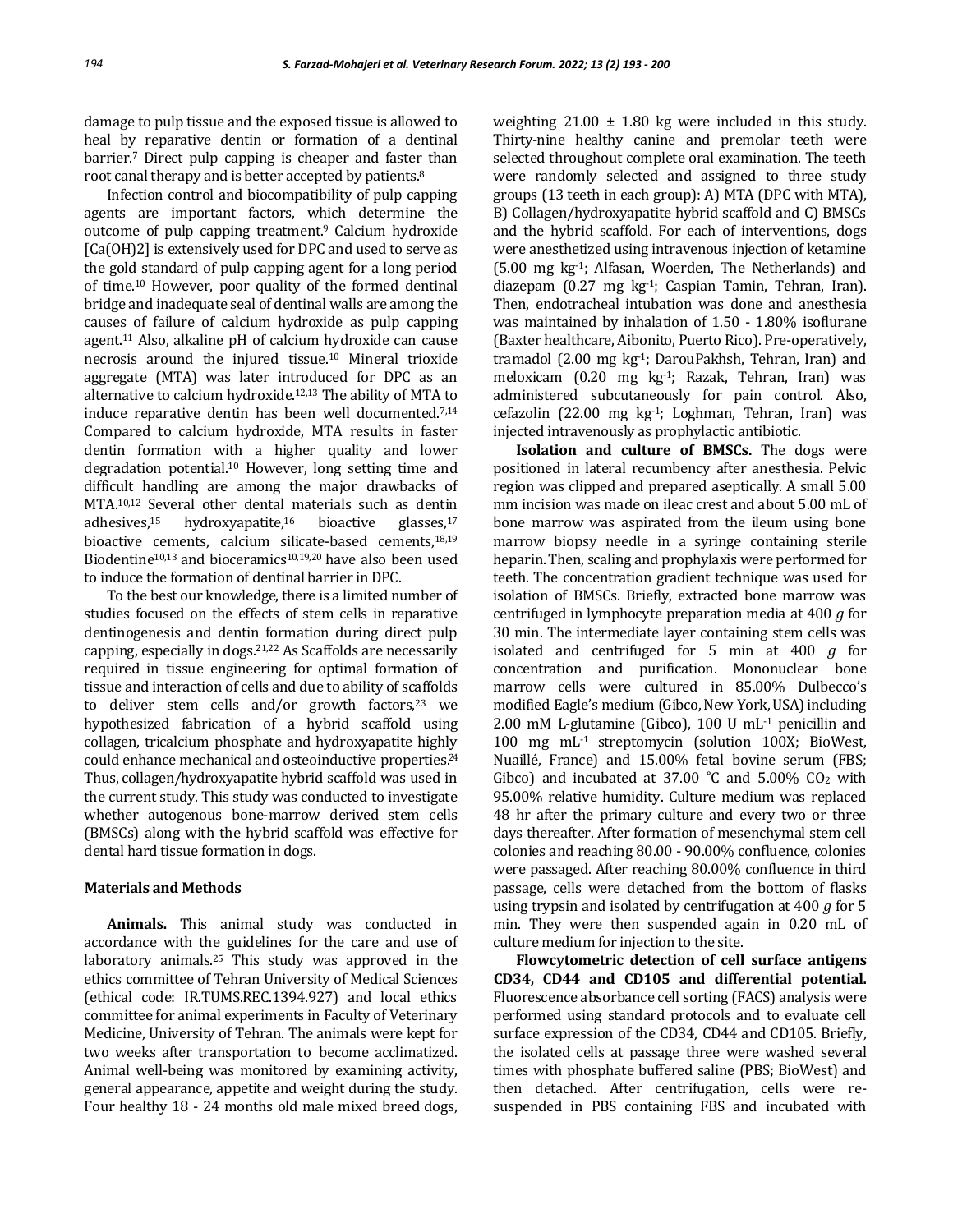CD34, CD44 and CD105 antibodies for 30 min. The labelled cells were washed again, stained and resuspended in PBS and then analyzed by flowcytometry. Data analysis was done by FlowJo™ Software (Treestar, San Carlos, USA). Also, the cells were cultured in osteogenic and adipogenic differentiation medium for three weeks. Subsequently, to verify osteogenic and adipogenic differentiation, the cells were fixed with paraformaldehyde 4.00% and stained with Alizarin red and oil red O solution, respectively.

**Preparation of collagen/hydroxyapatite scaffold.**  The hybrid scaffold was accomplished using the methods from a previous study.<sup>26</sup> Briefly, water mixtures of collagen (Integra Life Sciences, Plainsboro, USA) and hydroxylapatite (Sigma Aldrich, Gillingham, UK) were prepared using distilled water. Fabrication of scaffolds were achieved by freeze drying technique. The prepared layers were cut into small pieces and then re-attached each other by 10.00% collagen solution. Finally, the composite scaffold were placed in glutaraldehyde (Sigma Aldrich) solution to increase the strength.

**Pulp capping of teeth.** Under general anesthesia, DPC was performed in selected healthy teeth. The teeth were cleaned with 0.20% chlorhexidine solution (Iran Najo pharmaceuticals, Tehran, Iran) and class V cavities were prepared on the buccal surfaces of premolars 1.00 mm above the gingival margin using round bur under sterile 0.90% saline irrigation. The cavities were deepened at the center until dental pulp shadow was observed. Next, sharp tip of a probe was used to mechanically expose dental pulp. Slight bleeding was controlled by sterile cotton pellets and saline. The teeth were divided into three groups (n = 13) using blocked randomization. Pulp capping procedure was continued as follows: Group A: Exposed pulp was directly capped with MTA (ProRoot MTA; Dentsply, York, USA) mixed with sterile saline. Group B: Exposed pulp was directly capped with the scaffold. Group C: Undifferentiated BMSCs were injected at the defect site using a Hamilton syringe (Hamilton Co., Reno, USA) and the hybrid scaffold was placed over the defect. All cavities were then restored with light-cure resin modified glass ionomer cement (Ionolux Voco GmbH, Cuxhaven, Germany), (Fig. 1).

**Preparation of histological specimens and histomorphometric assessment.** After twelve weeks, the dogs were euthanized by intravenous administration of thiopental sodium (Rotexmedica, Trittau, Germany). Specimens were harvested and the teeth were fixed in 10.00% buffered formalin for one week and decalcified in 10.00% nitric acid. The teeth were then longitudinally sectioned in buccolingual direction close to the defect site. Paraffin blocks were prepared and serially sectioned at the defect site to prepare 5.00 µm-thick slices for histological assessment. The slides were stained with Hematoxylin and and Eosin (H & E), and evaluated under a light microscope (E400; Nikon, Tokyo, Japan). The pathologist was blinded

to the group allocation of specimens and type of pulp capping agent used. Calcified bridge formation, continuity of bridge, type of bridge, vitality, degree of inflammation and odontoblastic differentiation were the parameters evaluated histologically by modification of grading systems introduced previously (Table 1).<sup>27-30</sup> Formation of dentinal bridge thickness was measured by calculating the mean of a minimum of three cross-sections using Histo-Morpho Meter Software (version 1.0; Shahid Beheshti University of Medical Sciences, Tehran, Iran).

**Statistical analysis.** The data were analyzed using SPSS Software (version 24.0; IBM Corp., Armonk, USA). The frequency and percentage of degree of pulp vitality, continuity and uniformity of formed bridge, type of formed bridge, inflammation and odontoblastic differentiation were calculated and reported in the three groups. The variables were compared in the three groups using the Kruskal Wallis test. Pairwise comparison of the groups was carried out using the Dunn's test. A *p* < 0.05 was considered statistically significant.



**Fig. 1. A)** Class V cavity was prepared on the buccal surface of a mandibular third premolar using a round bur with low speed under saline irrigation. **B)** Pinpoint exposure of the pulp by sharp tip of a probe. **C)** After bleeding control, BMSCs were injected at the defect site using a Hamilton syringe. **D)** Collagen/ hydroxyapatite hybrid scaffold was placed at the site. **E)** Glass ionomer cement was light cured at the defect site. **F)** Final restoration of premolar tooth.

# **Results**

**Flowcytometric analysis.** The FACS analysis exhibited positive expression of CD44 and CD105 cell surface markers, which indicated the cells were of mesenchymal origin. Also, the expression of CD34 was negative, which indicated absence of hematopoietic stem cells among the isolated cells.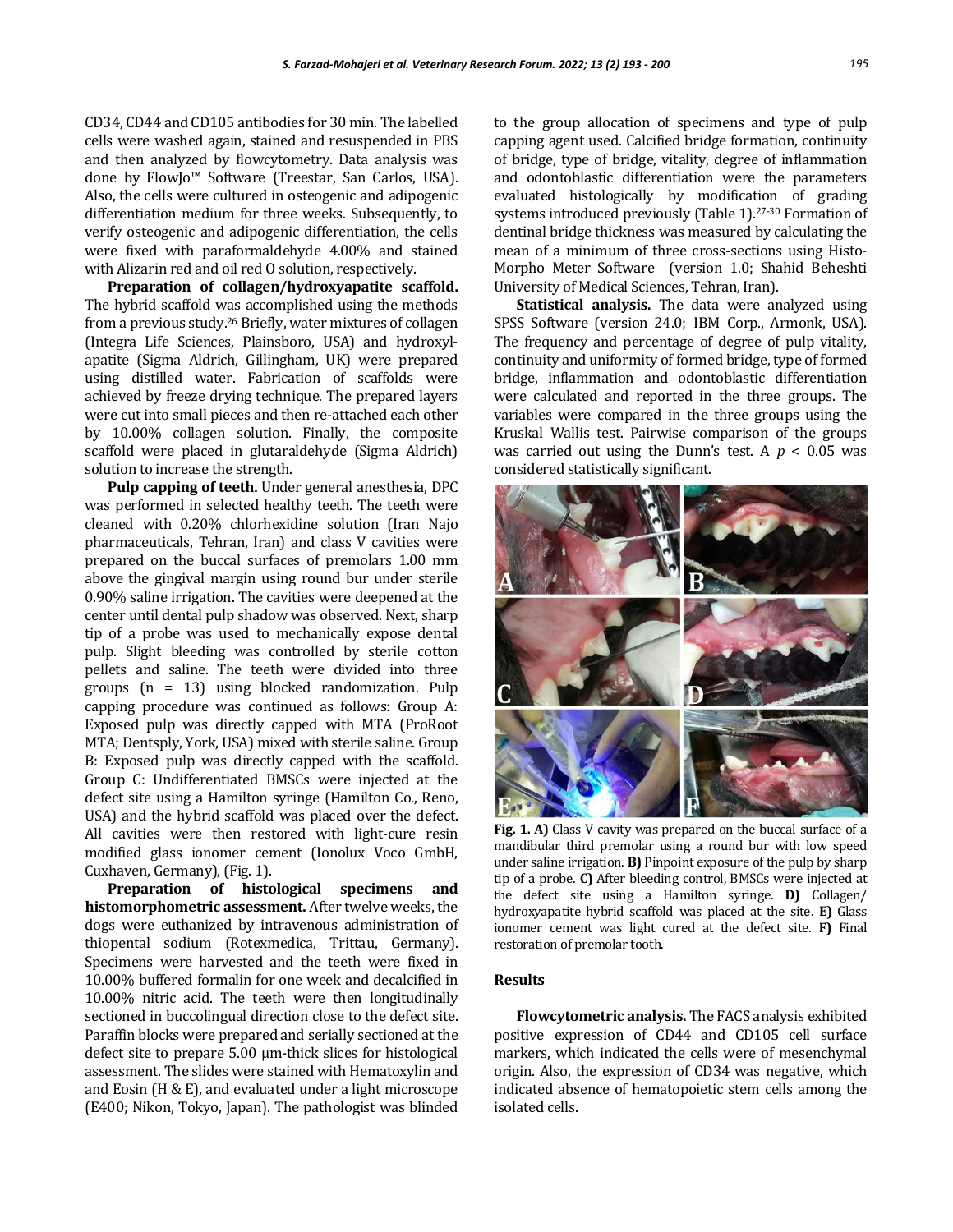| <b>Parameters</b>                                           | <b>Scores</b> | <b>Characterization</b>                                                                              |
|-------------------------------------------------------------|---------------|------------------------------------------------------------------------------------------------------|
| Calcified bridge formation <sup>30</sup>                    |               | No formation of calcified bridge.                                                                    |
|                                                             |               | Formation of calcified bridge.                                                                       |
| Continuity and structure of formed<br>calcified bridge $31$ |               | Absence of bridge: no formation of calcified bridge or a hard tissue wall<br>around the defect site. |
|                                                             |               | Interrupted bridge: formation of hard tissue only around the exposed site.                           |
|                                                             |               | Continuous bridge: complete formation of dental hard tissue bridge.                                  |
| Type of formed dentinal bridge <sup>32</sup>                |               | No formation of dentinal bridge.                                                                     |
|                                                             |               | Formation of osteodentin bridge.                                                                     |
|                                                             |               | Formation of dentinal bridge with abnormal tubular pattern.                                          |
|                                                             | 3             | Formation of dentinal bridge with normal tubular pattern.                                            |
| Pulp vitality <sup>30</sup>                                 |               | No sign of necrosis.                                                                                 |
|                                                             |               | Signs of pulp necrosis.                                                                              |
| Inflammation $33$                                           |               | Normal tissue and no inflammation: presence of 0-1 inflammatory cell in<br>microscopic field.        |
|                                                             |               | Mild: presence of 2-5 inflammatory cells in microscopic field.                                       |
|                                                             |               | Moderate: presence of 6-15 inflammatory cells in microscopic field.                                  |
|                                                             | 3             | Severe: presence of more than 15 inflammatory cells in microscopic field.                            |
| Odontoblastic differentiation <sup>30</sup>                 |               | Presence of odontoblastic cell layer.                                                                |
|                                                             |               | No differentiation and absence of odontoblastic cell layer.                                          |

**Table 1.** Parameters evaluated in histological assessment.

**Differential to osteoblast and adipocytes.** The ability of cells to differentiate into osteogenic and adipogenic lineage as stem cells was observed. After 21 days, BMSCs were differentiated to adipocytes with lipid droplets within cells cytoplasm that shown by oil red O staining (Fig. 2A). They were also differentiated to osteoblast like cell with nodular structure of mineralized matrix after 21 days which were shown by Alizarin red staining (Fig. 2B).

**Histological observation.** A total number of 32 specimens were analyzed for histological evaluation of exposure sites of the teeth. The other seven teeth were non-evaluable due to damages to samples during harvesting or sectioning of specimens. Hematoxylin & Eosin staining revealed calcified barrier and continuous and complete dentinal bridge formation in nearly all specimens of MTA group. In some cases, tubular dentin as well as odontoblastic differentiation was not observed, and only osteodentin bridge were formed. There were cases which revealed formation of dentinal bridge with normal tubular pattern. Moderate to severe inflammation was not observed in any specimens of this group and there was just a mild (score 1) inflammation in some specimens. The pulps were vital and no signs of necrosis were seen.

In scaffold group specimens, dentinal bridge formation and calcified barrier were absent. Mild to severe (score 1 to 3) inflammation were seen in all cases and signs of pulp necrosis were dominant (Fig. 3A). Observations revealed formation of calcified barrier, which was interrupted and made of osteodentin, in half of teeth after direct pulp capping using BMSCs along with the hybrid scaffolds. Some samples revealed moderate to severe (scores 2 and 3) inflammation. Odontoblastic-like cells were not observed in this group. Also, signs of necrosis were not seen and the pulp were vital (Fig. 3B).



**Fig. 2. A)** Lipid droplets stained in red by oil red O staining indicate adipogenic differentiation of cells (40×). **B)** Red Clusters stained positive by Alizarin red staining demonstrated osteogenic differentiation potential of cells (40×).



**Fig. 3.** Premolar tooth after twelve weeks. **A)** After direct pulp capping with hybrid scaffold. Black arrowhead: No bridge formation. Asterisk: Exposure site capped with pulp capping agent. Black arrow: Necrotic pulp (H & E staining, 4×). **B)** After direct pulp capping with BMSCs along with collagen/ hydroxyapatite hybrid scaffold. Asterisk: Exposure site capped with the pulp capping agent. White arrow: Formed calcified bridge, which is interrupted and made of osteodentin. Black arrow: Dental pulp tissue (H & E staining, 10×).

**Histomorphometric analysis.** Calcified bridge formation was significantly different among all groups. The mean thickness of dentinal bridge was  $0.12 \pm 0.07$  µm in MTA group,  $0.06 \pm 0.07$  µm in BMSCs group and  $0.00$  µm in scaffold group. The thickness of dentinal bridge formed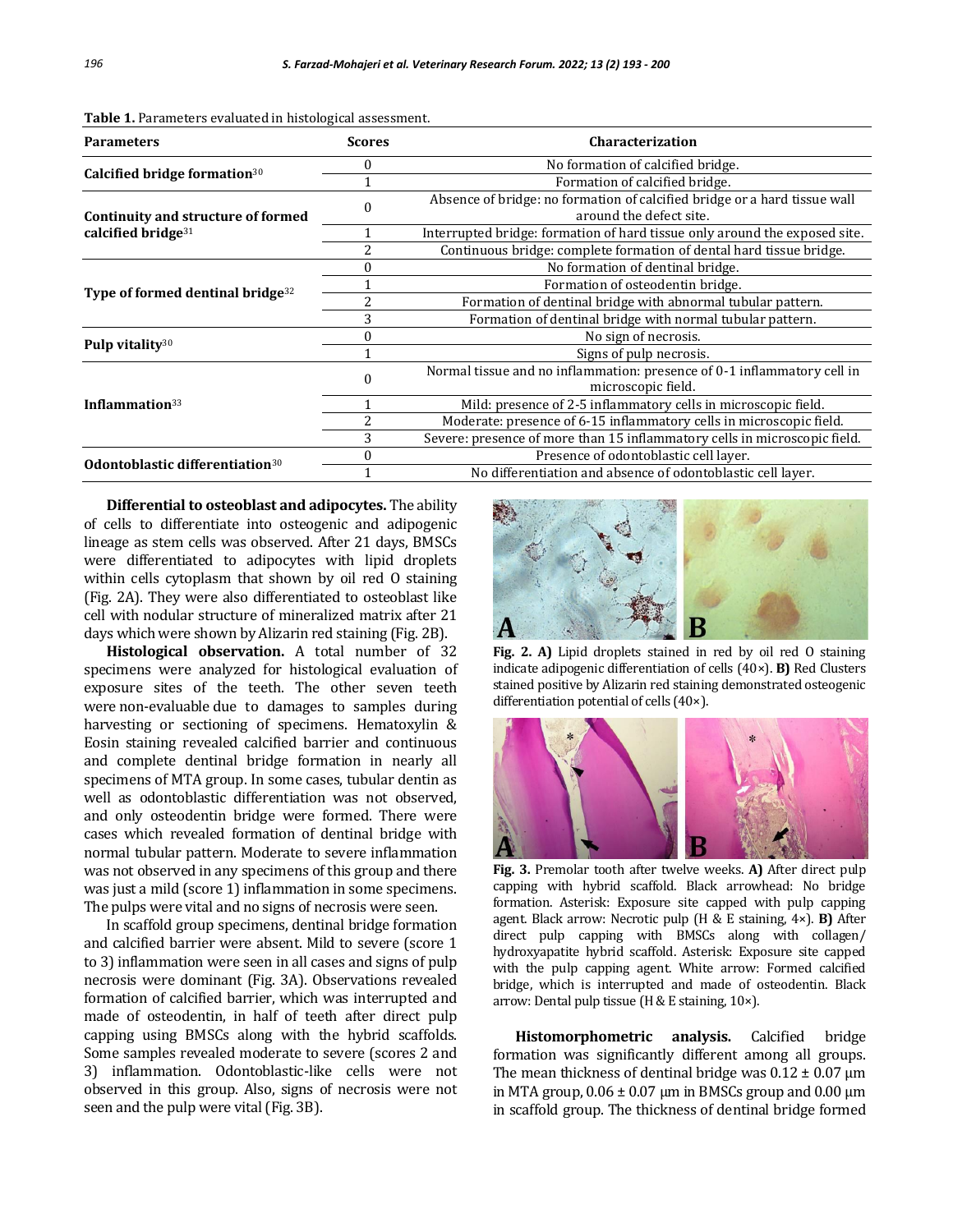in MTA and BMSCs groups was significantly greater than that in scaffold group, and this thickness in MTA group was greater than that in BMSCs group. Significant difference between MTA and other groups were revealed in continuity, type of formed bridge, inflammation and odontoblastic differentiation (*p* < 0.0001). However, the difference between BMSCs and scaffold group was not significant. It means scaffold group was similar to BMSCs group in above parameters. In other words, scaffold and BMSCs had equal performance but lower compared to the MTA group. The difference between scaffold group and other groups in vitality were significant but it was not between MTA and BMSC groups. In other words, MTA and BMSCs groups had the same performance in terms of pulp vitality, and the performance of both in this respect was superior to that of scaffold alone.

# **Discussion**

This study was aimed to assess dental hard tissue induction potential of autogenous BMSCs after DPC. The results of the current study revealed the hypothesis regarding enhancement of mechanical properties or even equality of hard tissue bridge formation following DPC with BMSCs along with collagen/hydroxyapatite scaffold and the scaffold alone was refuted.

Vital pulp therapy is performed after intentional, traumatic, carious or iatrogenic pulpal exposure. The pulp is purposefully exposed as a disarming procedure in which all canines are shortened to the level of the incisors. Also, this procedure may be employed on maloccluded mandibular canine teeth to resolve its penetration to the upper gingiva or palate.<sup>2</sup> The crown fracture - usually involving the canine, maxillary fourth premolar, or mandibular first molar teeth - is the most common endodontic condition in small animal dentistry. Uncomplicated fractures include the enamel solely, or the enamel and dentin. Complicated fractures involve the enamel and dentin resulting in pulp exposure.1,2 Caries or cavities affects about 5.00% of dogs. The most common type of caries in canine patients are class I and class V caries, which occur on occlusal or on the buccal and labial surfaces, respectively.<sup>2,3</sup>

The severity of injury to the crown, the extent of bacterial contamination, degree of pulp trauma and the duration of pulp exposure have a direct effect on the success of vital pulp therapy. For this reason, the prognosis of maintenance for vital pulp therapy in teeth undergoing crown reduction is excellent in dogs. Prolonged pulp exposure following complicated crown fractures leading to progressive pulpitis and pulp necrosis have a poor prognosis.1,2 A study indicated that long-term postoperative follow-ups revealed about 88.00%, 41.00% and 23.50% of teeth were vital when treated by vital pulp therapy within two days, seven days or three weeks,

respectively.<sup>1</sup> Therefore, vital pulp therapy is just indicated for recent crown fractures and has the best results within 48 hr of the fracture of a mature tooth and should be performed as soon as possible following traumatic pulp exposure. Of course, this time can be extended to two or three weeks after the trauma in an incompletely developed adult tooth in the dog. This procedure is not recommended in the cat.<sup>2</sup>

Bone marrow is a rich source of stem cells for regenerative treatments.<sup>31</sup> These cells are uniquely capable of differentiation to many tissues in response to signals following injury.<sup>32-34</sup> Also, they are capable of gene expression and differentiation similar to dental pulp cells and periodontal ligament cells. They can differentiate into special cells such as muscle cells, hepatic cells, brain cells, pancreatic cells and epithelial cells.<sup>35</sup> Several techniques are used for isolation of BMSCs.<sup>36</sup> In this study, concentration gradient technique was used for isolation of BMSCs, which has several advantages. For instance, specimens are not mixed during centrifugation and all cells of the same size, shape and density are separately precipitated by centrifugation.<sup>37</sup> Moreover, the ability of these cells to differentiate into osteoclast-like cells has been previously confirmed.<sup>38</sup> Previous studies revealed that BMSCs also have odontogenic potential and are able to differentiate into odontoblast-like cells as well as express odontogenic genes, therefore contributing to odontogenesis.39-41

In the current study, dentinal bridge formation following DPC was evaluated histologically, which is a current routine technique. Although ideal prognosis is obtained by formation of a continuous dentinal bridge at the pulp-dentin border (since it protects the pulp from external stimuli), formation of a hard tissue barrier can be considered a success, as well.<sup>38</sup>

In this study, Image Analyzer Software was used to quantify the formed dentinal bridge, which makes the comparison of results reliable.<sup>27</sup> Histological assessment in our study showed that DPC with MTA resulted in formation of a visible calcified bridge after three months, which was in agreement with the results of previous studies.14,18 Success of MTA is due to its physical and bioactive properties.<sup>42</sup> In the current study, the efficacy of MTA for calcified bridge formation following DPC was significantly higher than that of BMSCs and the hybrid scaffold.

Although a previous study found no significant difference in use of BMSCs along with hydroxyapatite/ tricalcium phosphate scaffold and MTA in terms of dentinal bridge formation,<sup>21</sup> however, in the current study, the pulp vitality was preserved following DPC with BMSCs in 80.00% of the cases and calcified bridge was formed in only 50.00%, however, the performance of BMSCs was significantly superior to that of scaffold alone for DPC which was in agreement with this work. The difference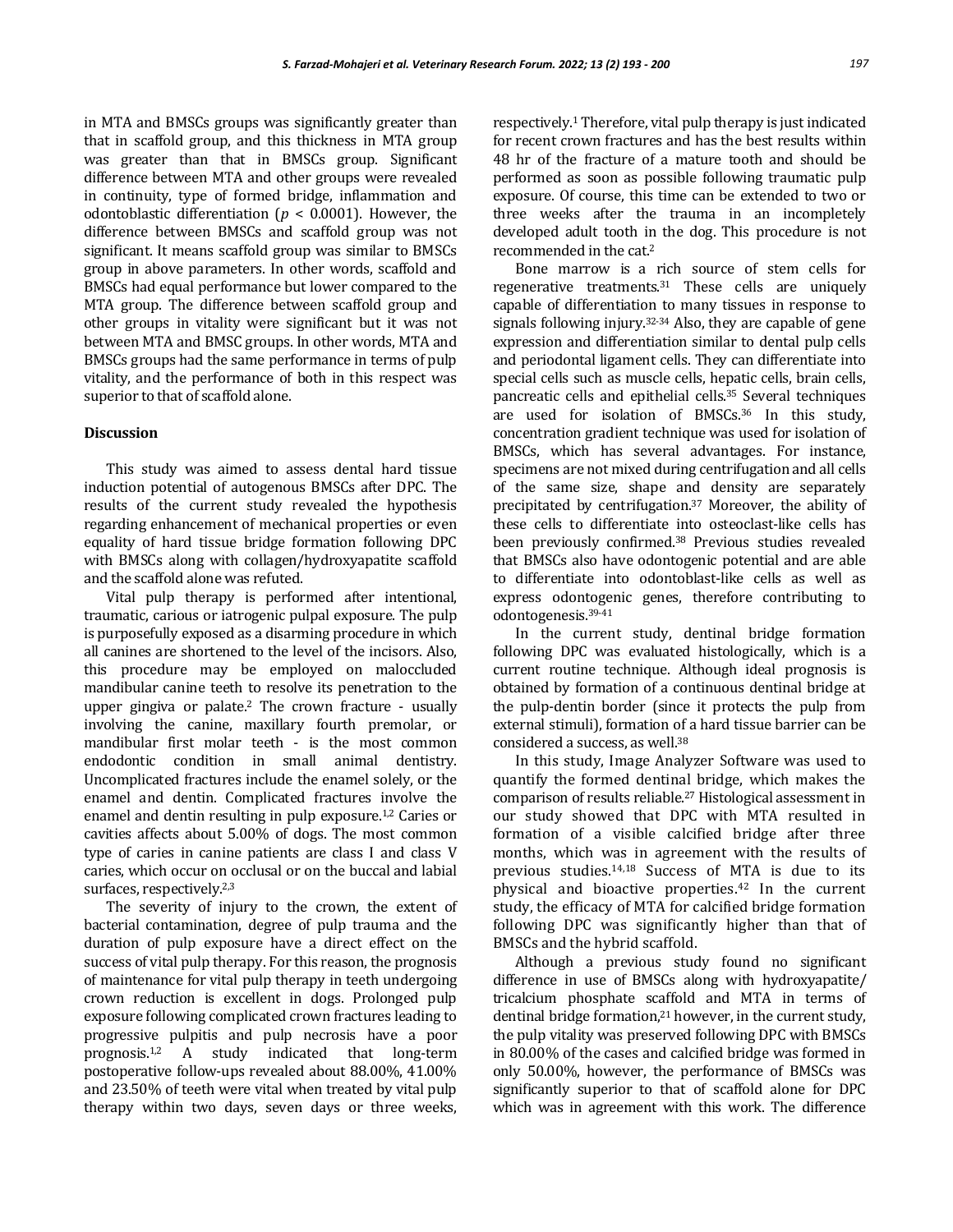between our results and those of Obeid *et al*. may be attributed to different materials and methods used for fabrication of hybrid scaffold.<sup>21</sup>

Success of BMSCs may be related to their regeneration potential. Previous studies showed that BMSCs when implanted into the dental pulp are able to migrate into damaged and injured tissues and differentiate into a dental tissue–specific cell type.35,39,43-45 Also, previous animal and clinical studies showed that the efficacy of BMSCs may be related not only to replacement of injured cells but also to conduction of regeneration by numerous direct effects on cells in tissue including reinforcement, vascularization and production of growth factors.<sup>46</sup> Considering the sensitivity of stem cells to impaired blood supply and hypoxia,<sup>47</sup> morphological limitation of pulp chamber and small volume of dental pulp in dogs teeth might have limited blood supply to the area and comprised the success of DPC. If class I cavities had been prepared, blood supply by the pulpal floor would have been enhanced.<sup>21</sup> Since pulp horns were extended close to the occlusal surface, class V cavities were prepared on the buccal surfaces of teeth (instead of class I cavities on the occlusal surface) in the present study to prevent restoration failure due to masticatory forces. However, this might have impaired adequate blood supply to stem cells since the buccolingual width of pulp chamber was very small in teeth and there was not enough space posterior to the exposed area for adequate blood supply to stem cells. Adequate blood supply could have been obtained if cavities had been prepared on molar or canine teeth in dogs and superior DPC results could have been obtained. However, due to limitations such as difficult access to molar teeth, difficult decalcification process for histological analysis and limited number of available canine teeth due to ethical considerations, premolar teeth of dogs (four per each quadrant) are used for pulp capping studies. 48,49

Here, formation of calcified bridge following DPC with BMSCs and the hybrid scaffold was not significantly different, however, DPC with application of MTA showed superior results in terms of formation of calcified bridge.

In conclusion, it appears that DPC with BMSCs did not lead to clinically remarkable results. However, considering the formation of dental hard tissue in a number of samples in our study and the significance of preserving pulp vitality, future studies are required on other aspects of this topic such as application of growth factors, different scaffolds and different cell implantation conditions.

# **Acknowledgments**

The authors would like to thank staff in Small Animal Hospital of Faculty of Veterinary Medicine, University of Tehran. Also, the authors would like to gratefully acknowledge Dr. Mohammad Javad Kharazi Fard (Tehran University of Medical Sciences) for statistical analysis.

#### **Conflict of interest**

The authors declare that there is no conflict of interest.

# **References**

- 1. Clarke DE. Vital pulp therapy for complicated crown fracture of permanent canine teeth in dogs: a three-year retrospective study. J Vet Dent 2001; 18(3): 117-121.
- 2. Holmstrom SE. Veterinary dentistry: A team approach. 2nd ed. Missouri, USA: Elsevier Health Sciences 2018; 307-333.
- 3. Hale FA. Dental caries in the dog. Can Vet J 2009; 50(12): 1301-1304.
- 4. Trope M. The expanding role of vital pulp therapy. Dent Today 2016; 35(6): 82-85.
- 5. Bergenholtz G, Axelsson S, Davidson T, et al. Treatment of pulps in teeth affected by deep caries - A systematic review of the literature. Singapore Dent J 2013; 34(1): 1-12.
- 6. Bjørndal L, Demant S, Dabelsteen S. Depth and activity of carious lesions as indicators for the regenerative potential of dental pulp after intervention. J Endod 2014; 40(4 Suppl): S76-S81.
- 7. Khalil IT, Sarkis T, Naaman A. MM-MTA for direct pulp capping: a histologic comparison with ProRoot MTA in rat molars. J Contemp Dent Pract 2013; 14(6): 1019-1023.
- 8. Komabayashi T, Zhu Q. Innovative endodontic therapy for anti-inflammatory direct pulp capping of permanent teeth with a mature apex. Oral Surg Oral Med Oral Pathol Oral Radiol Endod 2010; 109(5): e75- 81. doi:10.1016/j.tripleo.2009.12.034.
- 9. Bjørndal L, Mjör IA. Pulp-dentin biology in restorative dentistry. Part 4: Dental caries--characteristics of lesions and pulpal reactions. Quintessence Int 2001; 32(9): 717-736.
- 10.Kamal EM, Nabih SM, Obeid RF, et al. The reparative capacity of different bioactive dental materials for direct pulp capping. Dent Med Probl 2018; 55(2): 147-152.
- 11. Simon S, Cooper P, Smith A, et al. Evaluation of a new laboratory model for pulp healing: preliminary study. Int Endod J 2008; 41(9): 781-790.
- 12. Torabinejad M, Hong CU, McDonald F, et al. Physical and chemical properties of a new root-end filling material. J Endod 1995; 21(7): 349-353.
- 13. Lipski M, Nowicka A, Kot K, et al. Factors affecting the outcomes of direct pulp capping using Biodentine. Clin Oral Investig 2018; 22(5): 2021-2029.
- 14. Schmitt D, Lee J, Bogen G. Multifaceted use of ProRoot MTA root canal repair material. Pediatr Dent 2001; 23(4): 326-330.
- 15. Kato C, Suzuki M, Shinkai K, et al. Histopathological and immunohistochemical study on the effects of a direct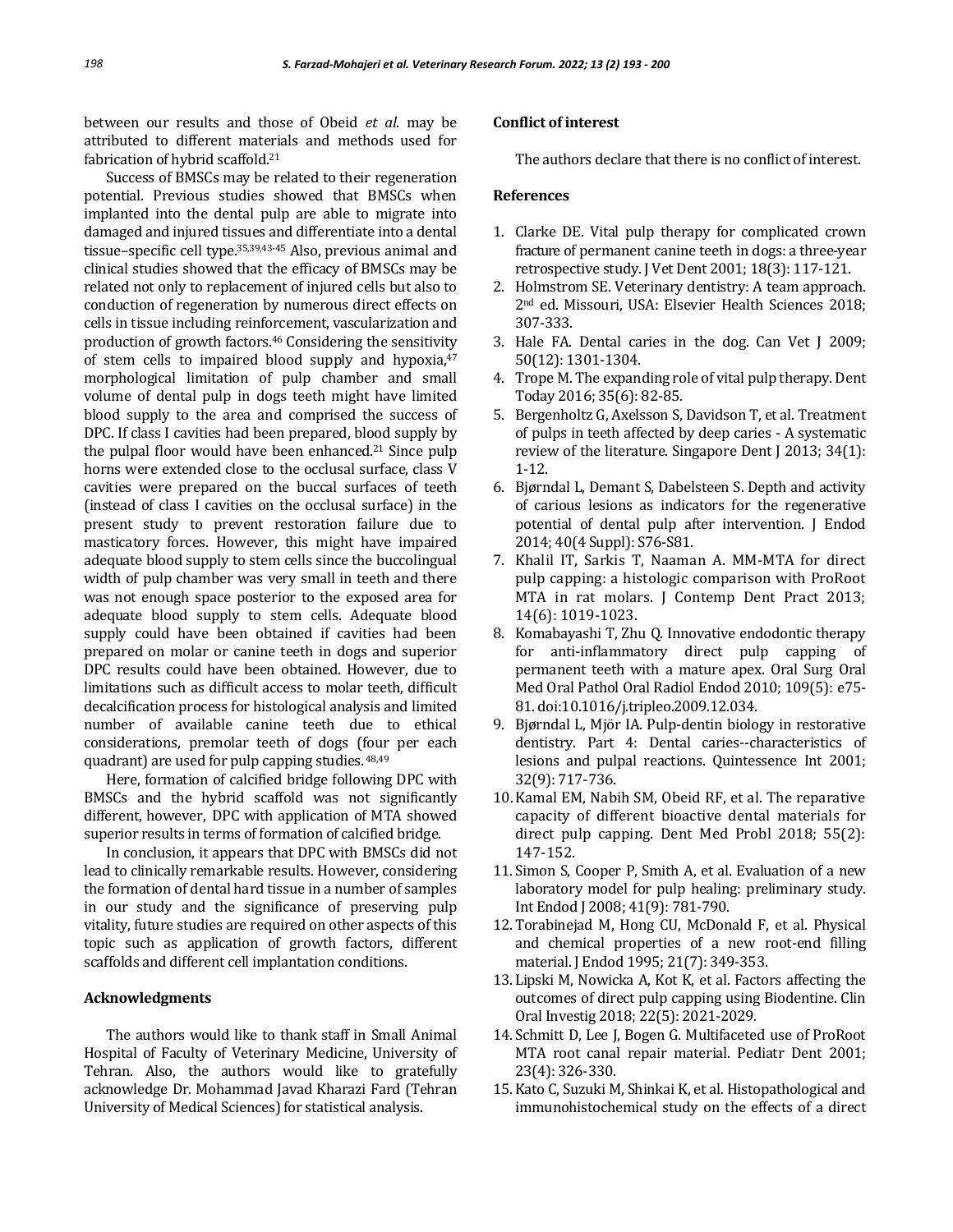pulp capping experimentally developed adhesive resin system containing reparative dentin-promoting agents. Dent Mater J 2011; 30(5): 583-597.

- 16. Briso AL, Rahal V, Mestrener SR, et al. Biological response of pulps submitted to different capping materials. Braz Oral Res 2006; 20(3): 219-225.
- 17. Gong W, Huang Z, Dong Y, et al. Ionic extraction of a novel nano-sized bioactive glass enhances differentiation and mineralization of human dental pulp cells. J Endod 2014; 40(1): 83-88.
- 18. Tran XV, Gorin C, Willig C, et al. Effect of a calciumsilicate-based restorative cement on pulp repair. J Dent Res 2012; 91(12): 1166-1171.
- 19. Al-Saudi KW, Nabih SM, Farghaly AM, et al. Pulpal repair after direct pulp capping with new bioceramic materials: A comparative histological study. Saudi Dent J 2019; 31(4): 469-475.
- 20. Dammaschke T, Nowicka A, Lipski M, et al. Histological evaluation of hard tissue formation after direct pulp capping with a fast-setting mineral trioxide aggregate (RetroMTA) in humans. Clin Oral Investig 2019; 23(12): 4289-4299.
- 21. Obeid M, Saber Sel D, Ismael Ael D, et al. Mesenchymal stem cells promote hard-tissue repair after direct pulp capping. J Endod 2013; 39(5): 626-631.
- 22. Abdelaz P, ElZoghbi A, Shokry M, et al. Reparative dentin formation using stem cell therapy versus calcium hydroxide in direct pulp capping: An animal study. Braz Dent J 2019; 30(6): 542-549.
- 23. Sharma S, Srivastava D, Grover S, et al. Biomaterials in tooth tissue engineering: a review. J Clin Diagn Res 2014; 8(1): 309-315.
- 24. Wahl DA, Sachlos E, Liu C, et al. Controlling the processing of collagen-hydroxyapatite scaffolds for bone tissue engineering. J Mater Sci Mater Med 2007; 18(2): 201-209.
- 25. Smith JA, van den Broek FA, Martorell JC, et al. Principles and practice in ethical review of animal experiments across Europe: Summary of the report of a FELASA working group on ethical evaluation of animal experiments. Lab Anim 2007; 41(2): 143-160.
- 26. Bahrami N, Malekolkottab F, Ebrahimi-Barough S, et al. The effect of purmorphamine on differentiation of endometrial stem cells into osteoblast-like cells on collagen/hydroxyapatite scaffolds. Artif Cells Nanomed Biotechnol 2017; 45(7): 1343-1349.
- 27. Eskandarizadeh A, Parirokh M, Eslami B, et al. A comparative study between mineral trioxide aggregate and calcium hydroxide as pulp capping agents in dog's teeth. Dent Res J 2006; 2(2): 1-10.
- 28. Faraco Junior IM, Holland R. Histomorphological response of dogs' dental pulp capped with white mineral trioxide aggregate. Braz Dent J 2004; 15(2): 104-108.
- 29. Dominguez MS, Witherspoon DE, Gutmann JL, et al. Histological and scanning electron microscopy assessment of various vital pulp-therapy materials. J Endod 2003; 29(5): 324-333.
- 30. Bidar M, Naghavi N, Mohtasham N, et al. Mineral trioxide aggregate and portland cement for direct pulp capping in dog: a histopathological evaluation. J Dent Res Dent Clin Dent Prospects 2014; 8(3): 134-140.
- 31. Alvarez-Dolado M, Pardal R, Garcia-Verdugo JM, et al. Fusion of bone-marrow-derived cells with Purkinje neurons, cardiomyocytes and hepatocytes. Nature 2003; 425(6961): 968-973.
- 32. Gronthos S, Mankani M, Brahim J, et al. Postnatal human dental pulp stem cells (DPSCs) *in vitro* and *in vivo*. Proc Natl Acad Sci USA 2000; 97(25): 13625-13630.
- 33. Seo BM, Miura M, Gronthos S, et al. Investigation of multipotent postnatal stem cells from human periodontal ligament. Lancet 2004; 364(9429): 149-155.
- 34.Huang AH, Snyder BR, Cheng PH, et al. Putative dental pulp-derived stem/stromal cells promote proliferation and differentiation of endogenous neural cells in the hippocampus of mice. Stem Cells 2008; 26(10): 2654-2663.
- 35. Zhou J, Shi S, Shi Y, et al. Role of bone marrow-derived progenitor cells in the maintenance and regeneration of dental mesenchymal tissues. J Cell Physiol 2011; 226(8): 2081-2090.
- 36.Nadri S, Soleimani M, Hosseni RH, et al. An efficient method for isolation of murine bone marrow mesenchymal stem cells. Int J Dev Biol 2007; 51(8): 723-729.
- 37. Pertoft H. Fractionation of cells and subcellular particles with Percoll. J Biochem Biophys Methods 2000; 44;(1-2): 1-30.
- 38. Jaiswal N, Haynesworth SE, Caplan AI, et al. Osteogenic differentiation of purified, culture-expanded human mesenchymal stem cells in vitro. J Cell Biochem 1997; 64(2): 295-312.
- 39. Li ZY, Chen L, Liu L, et al. Odontogenic potential of bone marrow mesenchymal stem cells. J Oral Maxillofac Surg 2007; 65(3): 494-500.
- 40. Frozoni M, Marques MR, Hamasaki SK, et al. Contribution of bone marrow–derived cells to reparative dentinogenesis using bone marrow transplantation model. J Endod 2020; 46(3): 404-412.
- 41. Saraswathi P, Saravanakumar S. A simple method of tooth regeneration by bone marrow mesenchymal stem cells in albino rats. Eur J Anat 2010; 14(3): 121-126.
- 42.Tziafas D, Smith AJ, Lesot H. Designing new treatment strategies in vital pulp therapy. J Dent 2000; 28(2): 77-92.